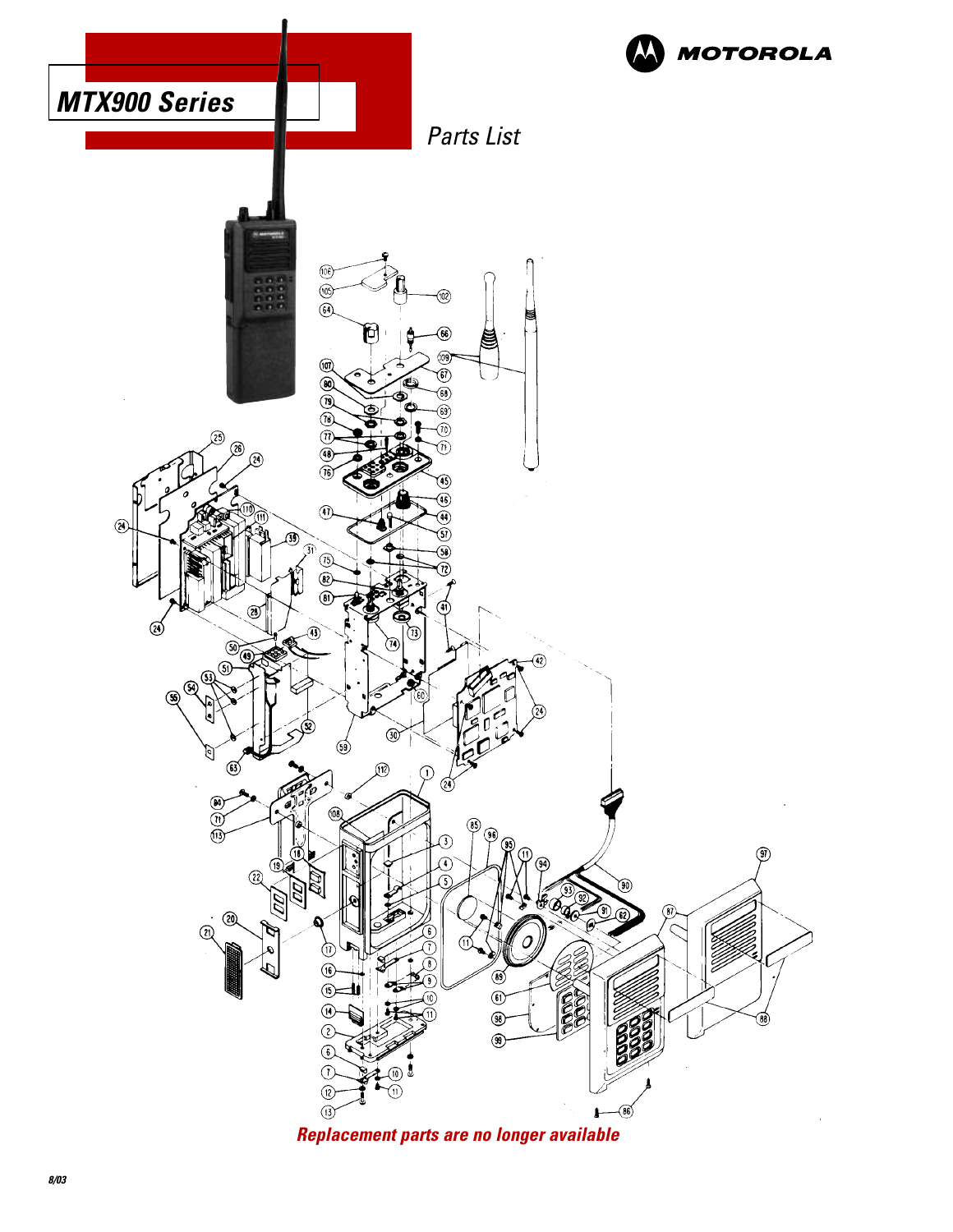| <b>MTX900 Series</b> |             |                                                                                                                                     | <b>MOTOROLA</b><br><b>Parts List</b> |                    |
|----------------------|-------------|-------------------------------------------------------------------------------------------------------------------------------------|--------------------------------------|--------------------|
| PART NO.             | DESCRIPTION |                                                                                                                                     | REF.<br>NO.<br>PART NO.              | <b>DESCRIPTION</b> |
|                      |             |                                                                                                                                     |                                      |                    |
|                      |             |                                                                                                                                     |                                      |                    |
|                      |             |                                                                                                                                     |                                      |                    |
|                      |             | <b>Cancelled Product MTX900:</b><br>Aftermarket support criteria has<br>been met for spare parts. Items<br>are longer be available. |                                      |                    |

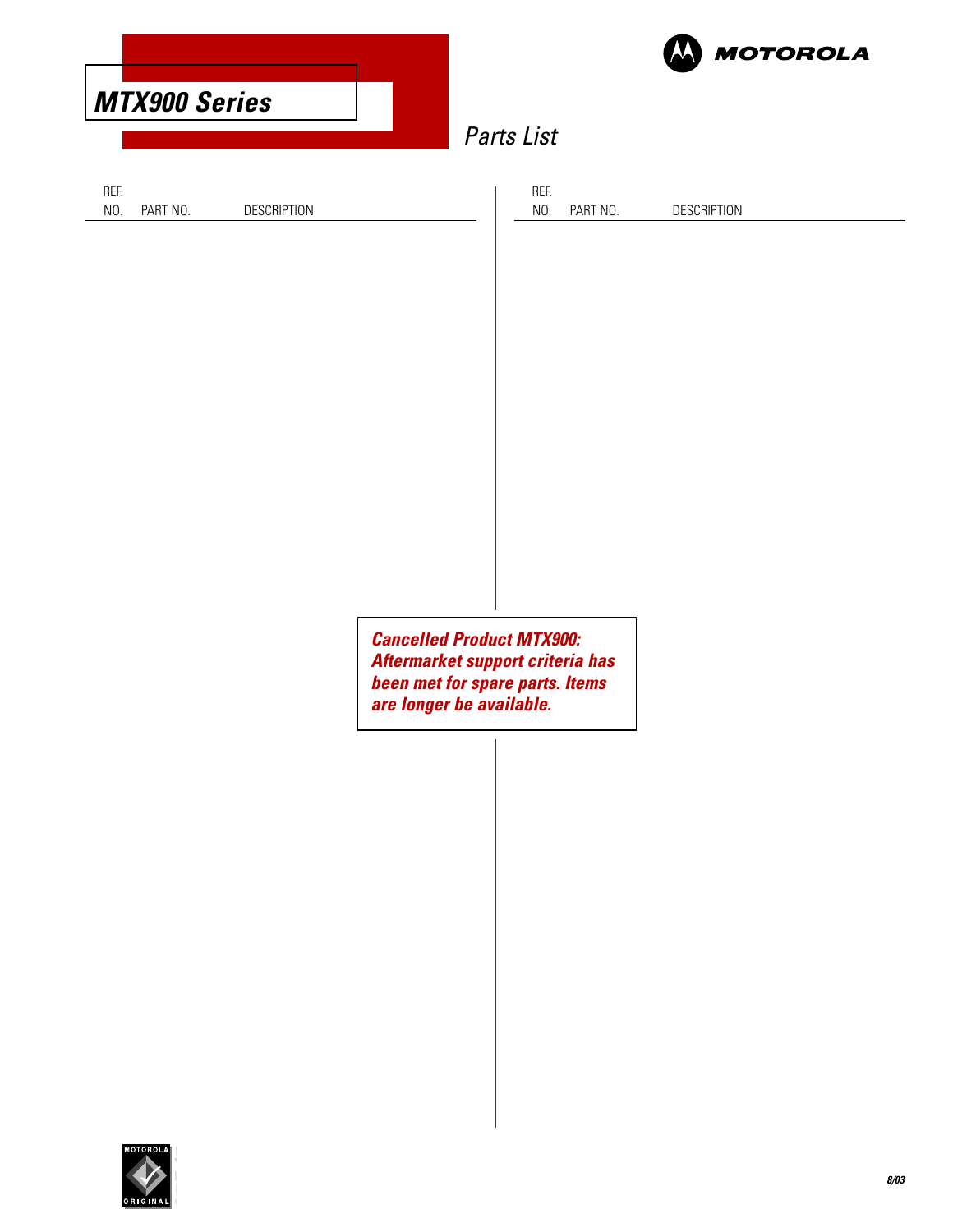



# **Chargers**

A variety of chargers are available to fit the charging capabilities of your batteries. Choose rapid or regular rate, single, multiple or compact units.

### **Single Unit**

**NTN4633C** Single Unit, Rapid Rate Charge, 117V **NTN4634B** Single Unit, Rapid Rate Charge, 220V



NTN4633C



**NTN4636A** Single Unit, Regular Rate Charge, 220V

NTN4666B

# **Compact**

**NTN4666B** Compact, Regular Rate Charge, 117V

**NTN4667A** Compact, Regular Rate Charge, 220V

### **Battery Maintenance Systemplus (BMSplus)**

Using interchangeable battery adapters (sold separately), the BMS<sup>plus</sup> is capable of charging and discharging, analyzing, conditioning and cycle test on batteries; tracking battery voltage and capacity (mAh).

The BMSplus offers a 3 year warranty. Its easy-to-use design supports hundreds of 2-way, cellular, and camcorder batteries with printer port\* (Serial-RS-232C port – uses female 9-pin to male 25-pin cable).

**WPLN4079BR** Six-Station, 110V AC, 50/60 Hz

**WPLN4080BR** Six-Station, 230V AC, 50/60 Hz



WPI N4079BR

**BMSplus Adapter TDN9441A** Standard Adapter, MTX-900

### **Multiple Unit**

**NTN4668C** Multi-Unit Charger, Rapid Rate, 117V **NLN7967A** Wall Mount for Six Unit Charger



NTN4668C



NTN5438A

### **Vehicular Charger**

**NTN5438A** Vehicular Charger 12V DC (16 Hour Charge Rate) **NKN6428A** 12V Cable Kit. (Only required if not used with PAC•RT)

> \*Compatible with the STAR Micronics SP200 series printers, available from any STAR Micronics distributor, and other printers with STAR emulation.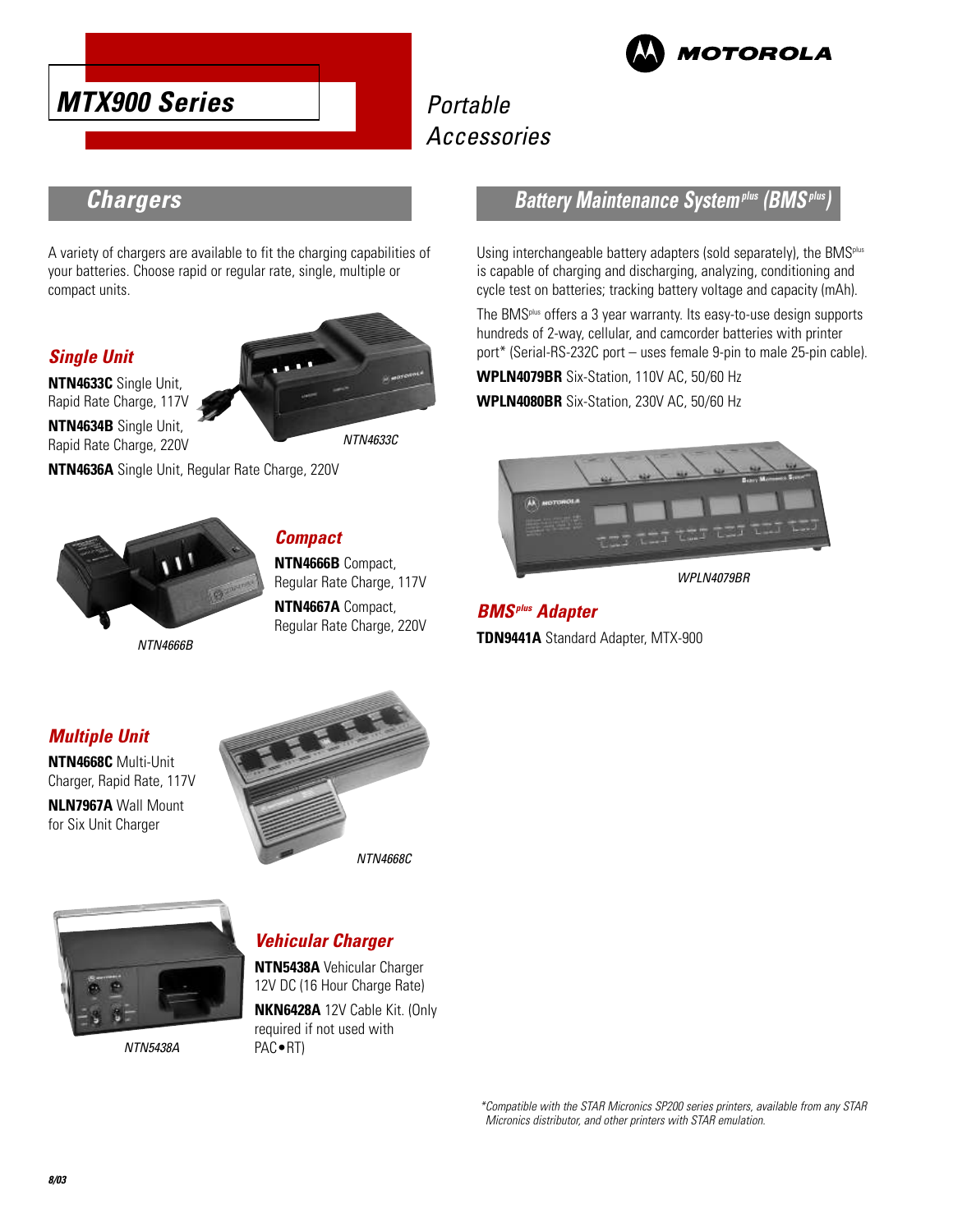

# **MTX900 Series**

# Portable Accessories

# **Battery Optimizing System II (BOS II)**



No other battery analyzer matches the speed, accuracy, and versatility of the Battery Optimizing System II. Ideal for large fleet, public safety, and all other users who rely on their battery performance. Now with increased power, more sophisticated programming options, and easier to use WPLN4124AR mavigation paths, optimizing adapter plate many management of the control of the control of the control of the control of the control of the control of the control of the control of the control of the control of your batteries was never easier. Key features include:

- Support for NiCd, NiMH, Li-ion, and SLA batteries
- 100 watt power supply and programmable from 100 mAH to 4 amps per station
- Interchangeable adapters accomodate all major brands
- Includes a variety of user programs and allows for customizable programming
- Proprietary recondition cycle restores NiCd and NiMH batteries
- Increased processing power and testing resolution including a three minute Quicktest that measures the batteries State of Health (SoH)
- Printer output for reports and labels
- Three year warranty

**WPLN4124AR** BOS II, Four-Station, 100-240V AC (US line cord) **WPLN4125AR** BOS II, Four-Station, 100-240V AC (UK/Euro line cords)

#### **BOS II Adapter**

**RL-71173** Standard Adapter, MTX900

# **Motorola Conditioning Charger (MCC)**

The MCC will help extend battery life and enhance battery operation. It will safely condition and charge your specified Nickel Cadmium (NiCd) and Nickel Metal Hydride (NiMH) batteries in approximately an hour.

**WPPN4009BR** 110V AC Base Charge Unit with adapter plate

**3080384G15** Cigarette Lighter Adapter Cord

**RLN4814A** Mounting Bracket for single unit conditioning chargers

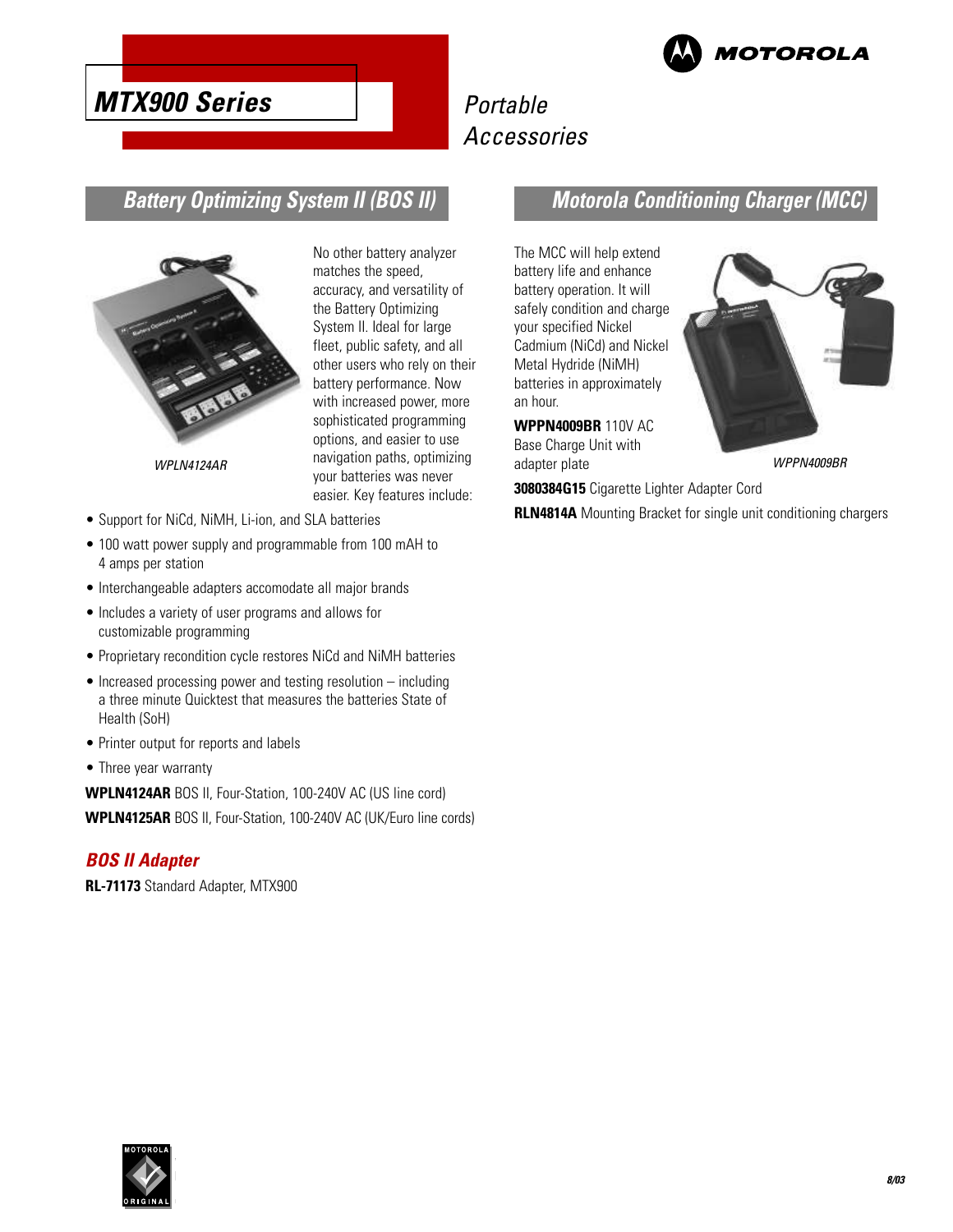



### **Carrying Accessories**

### **Carrying Cases**

A variety of carrying accessories are available for your comfort and convenience. The carrying cases are available in sizes designed to fit your radio & battery and permit audio to be heard clearly.



### **Standard**

**NTN5460B** Leather Carrying Case, Spacer and T-Strap, for High or Medium Capacity Batteries (Snap)

NTN5460B

### **Swivel**

Long (Snap)

**NTN5461B** Leather Carrying Case with T-Strap, Spacer and Belt Loop, for High or Medium Capacity Batteries (Snap)

**NTN5450B** Leather DTMF Swivel



NTN5461B



# **Belt Clip Carry Holder**

**NTN4814C** Belt Clip Carry Holder

NTN4814C



### **T-Straps**

**4205386S03** T-Strap, Snap **4205386S01** T-Strap, Velcro



**4205447R03** T-Strap for Belt Clip Carry Holder, Snap





### **Chest Pack**

**HLN6602A** Universal Chest Pack with Radio Holder and Velcro Secured Pocket

**1505596Z02** Replacement Strap for HI N6602A

### **RadioPAK™**

**RLN4815A** Universal RadioPAK™ with Radio Holder. Worn around waist with adjustable belt. Includes attached 6" by 8" zippered pouch for other job necessities

**4280384F89** Universal RadioPAK™ belt lengthener; fits waists larger than 40˝

**RLN4570A** Break-A-Way Chest Pack; all of the same features as the original chest pack (HLN6602A) plus break-a-way tabs that allow that allow the entire pack to be pulled off with approximately 10 lbs of pressure.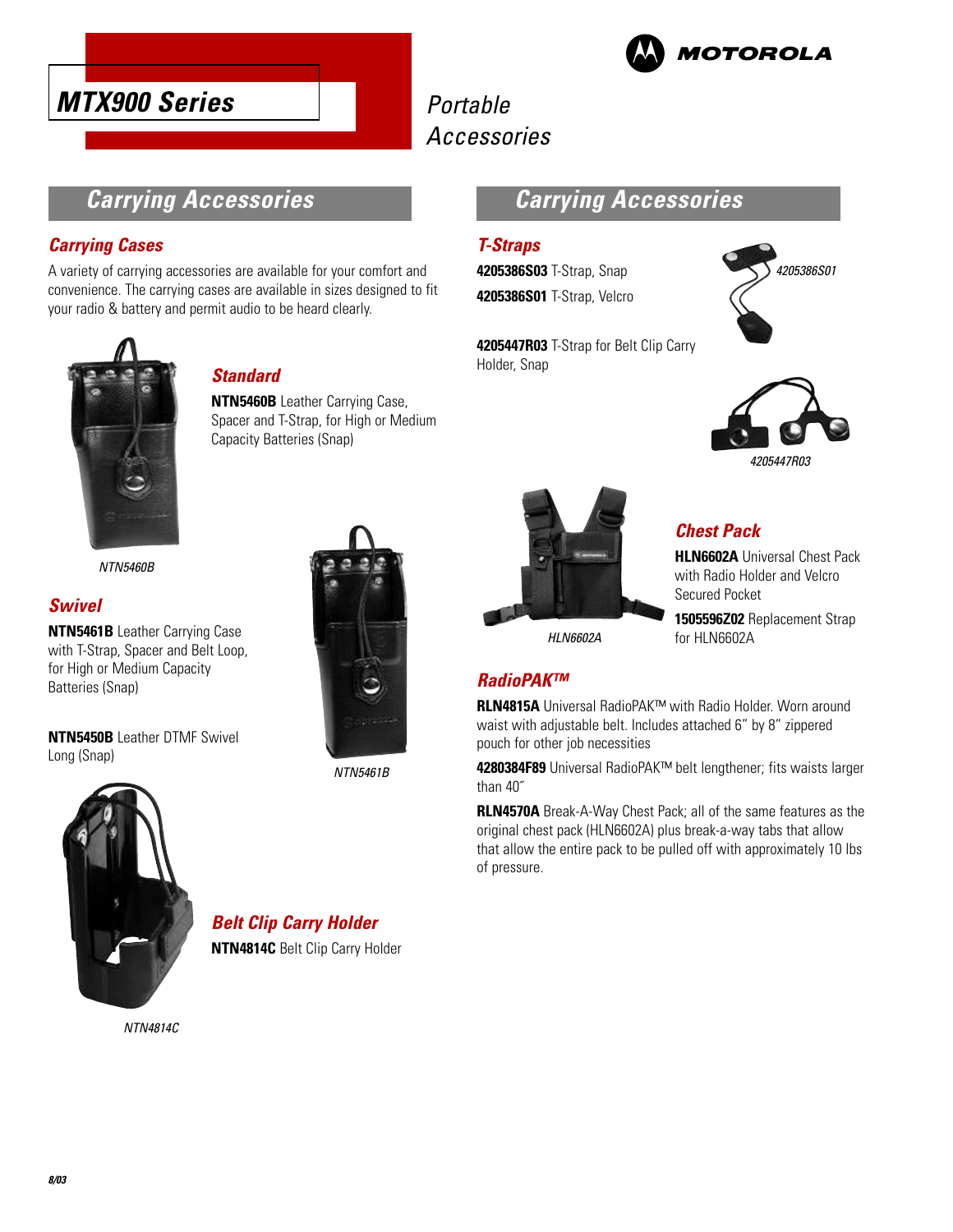

# **MTX900 Series**

# Portable Accessories

### **Carrying Accessories**

**Belt Clips**

#### **Spacer**

**4305525R02** Spacer for Carrying Cases



4305525R02



**NTN4916B** Belt Clip, 1-1⁄2˝ **NTN4924B** Belt Clip, 2-1⁄4˝ **NTN5602A** Public Safety Full 3˝ Clip Black Aluminum

NTN4916B

### **Belt Loops**

**4282421J06** Swivel Belt Loop, 2-1⁄2˝ **4205857B01** Swivel Belt Loop, 2˝



**Belt**

for all models

**Button Back Cover Kit**



4282421J06

**4200865599** 2˝ Wide Leather Belt,

**NTN5497A** T-Bar Button Back Cover Kit, Black



4200865599

### **Portable Radio Hanger**

The portable radio hanger slides over and hangs from the door panel in a vehicle. The radio's belt clip slides onto the portable hanger allowing convenient, easy mounting. Two sizes are available to fit door panels.

**TDN9327A** Portable Radio Hanger for Door Panels up to 2-3⁄4˝

**TDN9373A** Portable Radio Hanger for

Door Panels 2-3⁄4˝ to 3-1⁄4˝



### **Audio Accessories**

### **Remote Speaker/ Microphone**

**NMN6156B** Remote Speaker Microphone with Coil Cord, Clip Back

**NMN6145B** Remote Speaker Microphone with Clip, Coil Cord, and 2.5 mm Earphone Jack



**NLN8410A** Velcro Pin Patch Attachment

### **Epaulet Strap**

Black leather epaulet straps secure remote speaker microphones to epaulet of shirts or jackets and attach around cord. Allows reliable communications in hostile environments with Velcro or clip style strap.

**RLN4294A** Epaulet Strap, Velcro

**RLN4295A** Epaulet Strap, Small Clip







RLN4295A

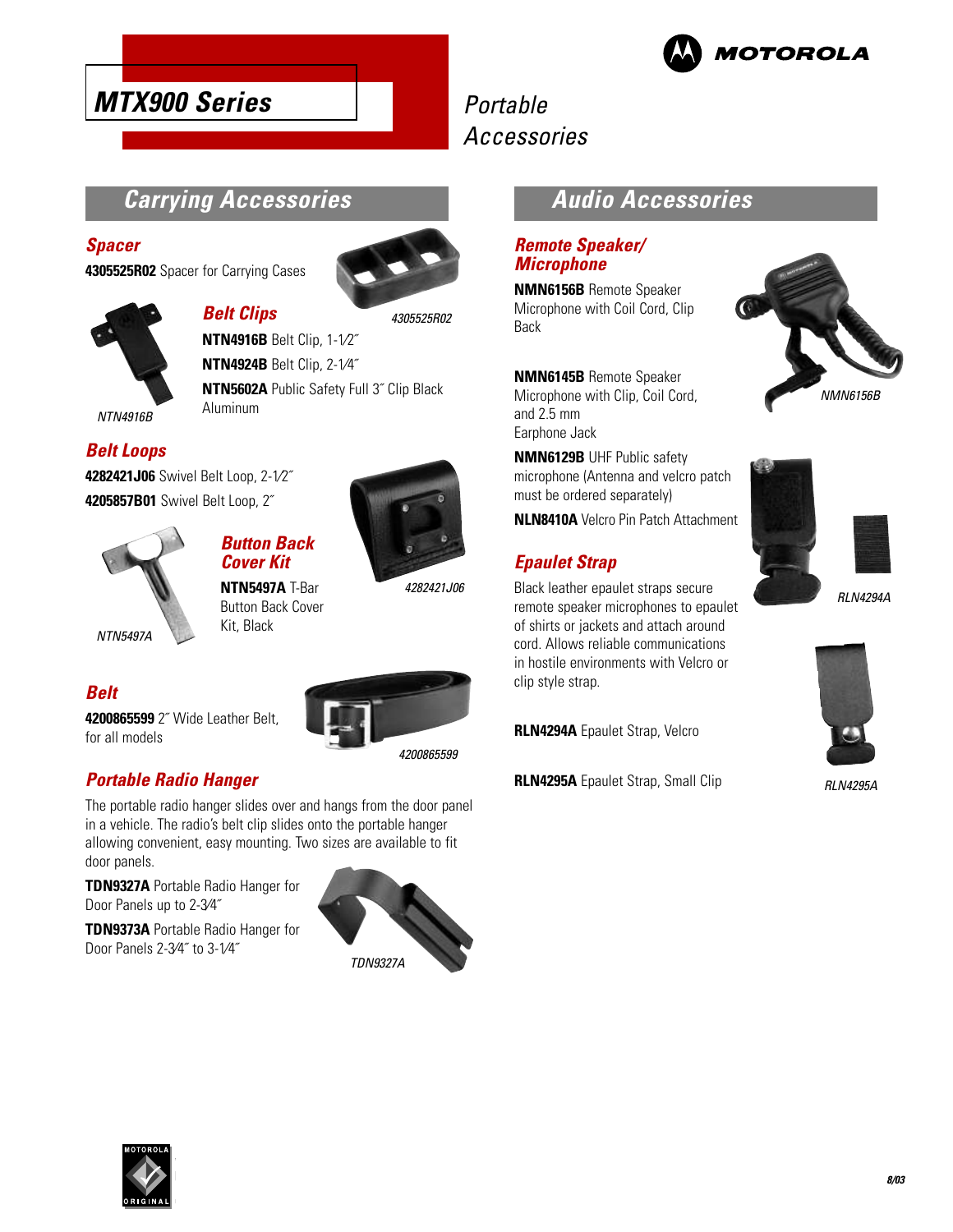





# Accessories

# **Audio Accessories**

#### **Earpiece**

**5083693B01** Earpiece and Volume Control (requires NTN4812B) **5083693B04** Earpiece and Volume Control (3.5 mm)

### **Ear Receiver**

**NTN4812B**

**BDN6717B** Ear receiver with 3.5 mm plug, to be used with adapter NTN4812B



Earphone Jack Adapter

BDN6717B

### **Ear Microphone System**

This compact unit picks up the voice through bone vibrations in the ear canal. Ideal for use in high noise

environments. Available in PTT or Voiceactivated (VOX) capabilities for total hands free communications. Order Interface Module separately.



BDN6641A (Shown with BDN6680B)

**\*BDN6677A** Ear Microphone for Standard Noise Levels (up to 95 db), Black

**\*BDN6678A** Ear Microphone for Standard Noise Levels (up to 95 db), Beige

**\*BDN6641A** Ear Microphone for High Noise Levels (up to 105 db), Grey

### **Interface Module**

**\*BDN6679B** Push-To-Talk Interface Module

**\*BDN6680B** Voice-Activated Interface Module

# **Audio Accessories**

### **Optional Accessories**

**\*0180358B38**

Remote Push-To-Talk Ring Switch

**0180300E25** Earguard with Adjustable Loop



**0180358B32** Earholder, Black, Size Small; secures ear mic in ear

**0180358B33** Earholder, Black, Size Medium; secures ear mic in ear

**0180358B34** Earholder, Black, Size Large; secures ear mic in ear

**0180358B35** Earholder, Clear, Size Small; secures ear mic in ear

0180358B33

**0180358B36** Earholder, Clear, Size Medium; secures ear mic in ear

**0180358B37** Earholder, Clear, Size Large; secures ear mic in ear

**4280369E44** Replaceable Belt Clip with Screws **5080358B28** Eartips, Black, Size Medium (10 per pack) **5080358B29** Eartips, Black, Size Large (10 per pack) **5080358B30** Eartips, Beige, Size Medium (10 per pack) **5080358B31** Eartips, Beige, Size Large (10 per pack)

### **Optional Surveillance**

**ZMN6031A** Three wire surveillance accessory with earpiece, microphone and push-to-talk as separate pieces. Factory Mutual Approved. Requires NTN5075B.



\* Intrinsically safe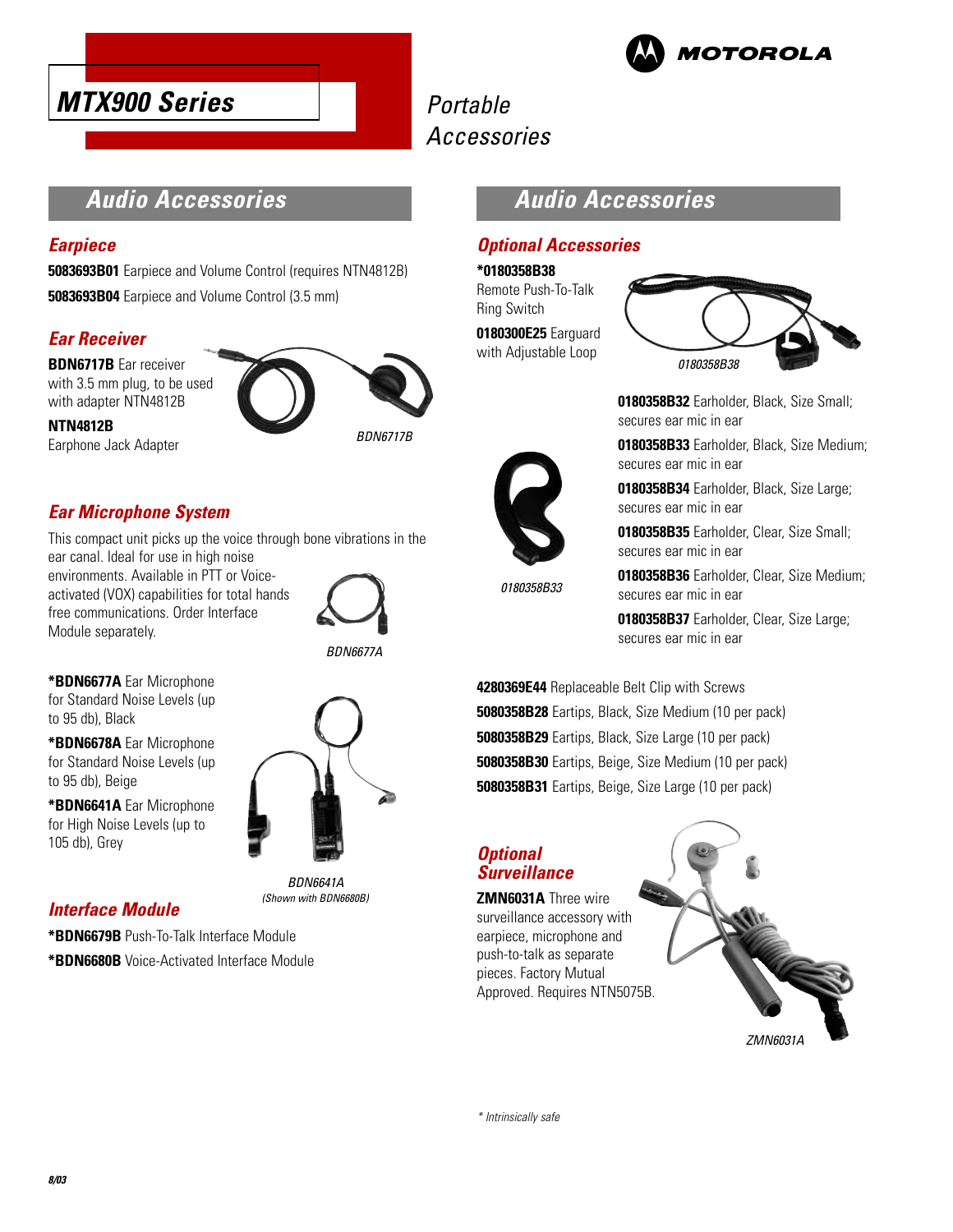

# **Audio Accessories**

**ZMN6032A** Two-wire

surveillance accessory with earpiece microphone and push-to-talk. Microphone and PTT are combined. Factory Mutual Approved. Requires NTN5075B

**MTX900 Series**



**NTN5075B** Hirose Adapter for two-and three-wire Surveillance Accessories.

ZMN6032A

### **Noise Kits**

Lightweight translucent tube attaches to Motorola surveillance accessories. Clothing clip prevents the accessory from being pulled from the ear due to body movement or head rotation.

**NTN8370A** Extreme Noise Kit, includes 2 foam earplugs for loud environments

**NTN8371A** Low Noise Kit, includes rubber eartip for low noise environments

**5080384F72** Replacement Foam Plugs. Pack of 50 (for use with NTN8370A)

**5080371E73** Replacement Standard Rubber Eartips. Pack of 25 (for use with NTN8371A), beige





### **Clear Comfortable Earpiece**

The clear comfortable earpiece forms to the inside of your ear and is perfect for low noise environments. Compatible with the NTN8371A, clear acoustic tube assembly, and most surveillance kits (1-, 2- and 3-wire). This earpiece is made of easy-to-clean chemically inert,

RLN4763A

hypoallergenic material.

There are 3 items needed to make this product work:

- 1. Clear Comfortable Earpiece
- 2. Clear Acoustic Tube Assembly (NTN8371A)
- 3. Surveillance Kits

**RLN4760A** Small Custom Earpiece, right ear **RLN4763A** Small Custom Earpiece, left, ear **RLN4761A** Medium Custom Earpiece, right ear **RLN4764A** Medium Custom Earpiece, left ear **RLN4762A** Large Custom Earpiece, right ear **RLN4765A** Large Custom Earpiece, left ear



# **Audio Accessories**

#### **Headsets**

All headset accessories include radio cables and can be plugged directly into radio. No additional equipment is required.

#### **Low to Moderate Noise Levels (Up to 90 dB)**

Lightweight headset with electret condenser microphone and single speaker.

Not for use with headgear.

**BDN6477A** In-Line Push-To-Talk

**BDN6478A** Pendant-Thumb Push-To-Talk



### **High Noise Levels (to 115 dB)**

Noise-attenuating headset with military noise-cancelling microphone and dual speaker.

Not for Use With headgear

**BDN6482A** Pendant-Thumb Push-To-Talk **BDN6485A** In-Line Push-To-Talk

Can be worn with or without hardhat or helmet **BDN6486A** Pendant-Thumb Push-To-Talk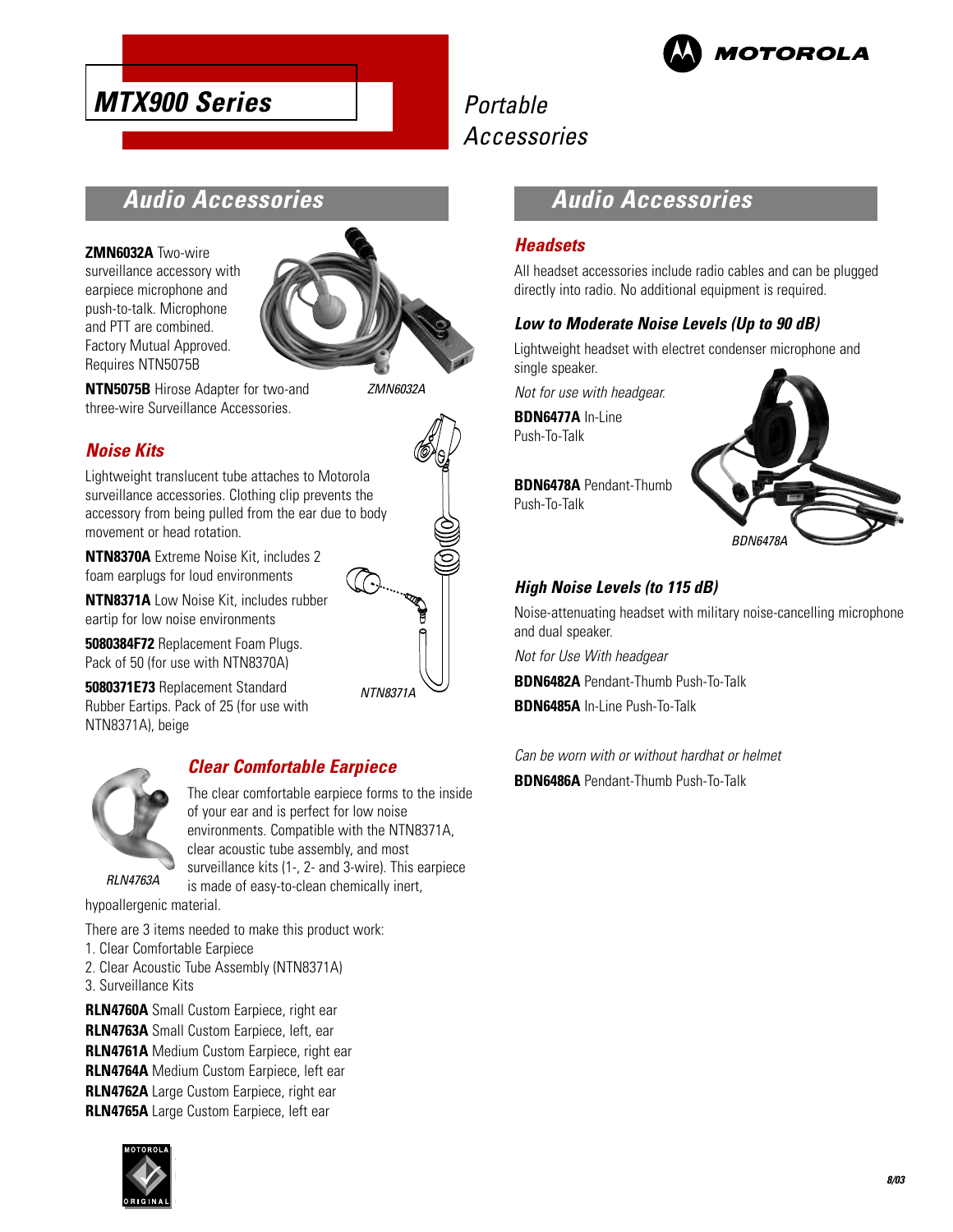



# **Audio Accessories**

### **High noise level headset (up to 125 db)**

Heavy-duty headset with noise cancelling microphone and push-totalk switch located on earcup. VOX module contained within headset on voice activated units. Factory Mutual Approved. NOTE: Can be worn with or without hard hat or fire helmet.

**BDN6639A** Adapter Cable

**BDN6645A** Push-To-talk Headset with Boom Microphone, Requires Adapter Cable

**BDN6635B** Voice-Activated Headset with Boom Microphone, Requires Adapter Cable



BDN6639A)

**BDN6636B** Voice-Activated Headset with Throat Microphone, Requires Adapter Cable

# **Audio Accessories**

### **Helmet Accessories**

All helmet and face mask kits require a radio cable assembly.

### **Industrial Helmet Accessories**

Hardhat kit includes military noise-cancelling microphone. Choice of single or dual speaker, for use with the Bullard 302/303. Requires one of the following cable kits.

#### **Single Speaker**

**BDN6275A** Helmet Kit

### **Police Helmet Accessories**

Police helmet kit has military noise-cancelling microphone with choice of single or dual speaker.

### **Single Speaker**

**BDN6362A** Bell SD600 (BT600) 1⁄2 Shell Helmet Kit

**BDN6277A** Seer 1601,1602 Helmet Kit

### **Dual Speaker**

**BDN6363A** Bell SD600 (BT600) 1⁄2 Shell Helmet Kit

**BDN6492A** Cable Kit, Includes transmit switch, volume control, microphone electronics, and remote push-to-talk jack built into a belt-mounted control box

**BDN6292A** Handlebar PTT switch for belt mounted control box (For use with BDN6492 Cable Kit)

BDN6636B (Shown with adapter cable BDN6639A)

### **Lightweight Headset**

**RMN4015A** Lightweight Headset with Swivel Boom Microphone, Single Speaker and In-line PTT

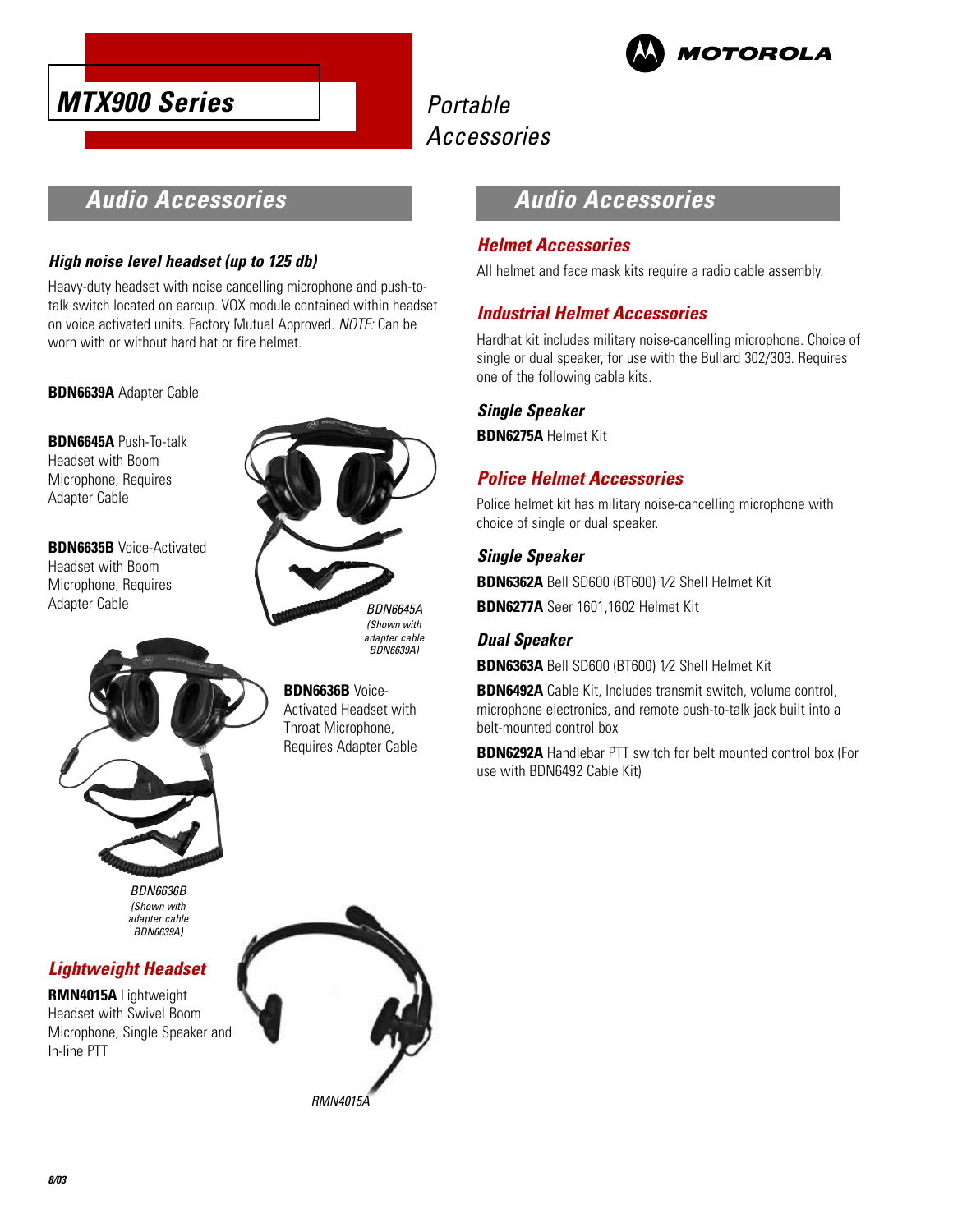

Portable Accessories, Antennas



# **Vehicular Adapter**

The Basic MVA console kits may be ordered separately. These items allow use of the portable radio in a mobile application. Order antenna separately.

**NSN6054A** 12-Watt External Speaker



**HMN1056D** Microphone, Compact Palm

**HMN1035C** Microphone, Heavy-Duty Palm

NSN6054A

**HMN3013A** Microphone, DTMF



# **Portable Antennas**

#### **Flexible Whip Antenna**

Flexible Whip antennas have a one-piece finish and steel core for optimal radiation characteristics. Provides more comfort when radio is worn on the belt.

#### **8505241U04**

Flexible Whip, 896-941MHz, 7˝

### **Vehicular Antenna Kit**

Allows user to convert their portable radio into a mobile application. Comes complete with Mobile Antenna, Cable, Custom Adapter and Connector.

#### **RAF4001ARG**

Vehicular Antenna Kit

### **Dipole Antenna**

Dipole molded antennas are injection molded in lasting polyurethane. The wide skirt at the bottom of the connector protects against damaging environmental elements. The dipole antenna is ideal when strong and solid signal clarity is demanded.



Dipole, 896-941MHz, 8˝

#### **Stubby Antennas**

This quarterwave stubby antenna is ideal when radio is worn on the belt because the short antenna is non-obtrusive.

**\*8505241U06** Stubby, 806-941MHz, 4˝





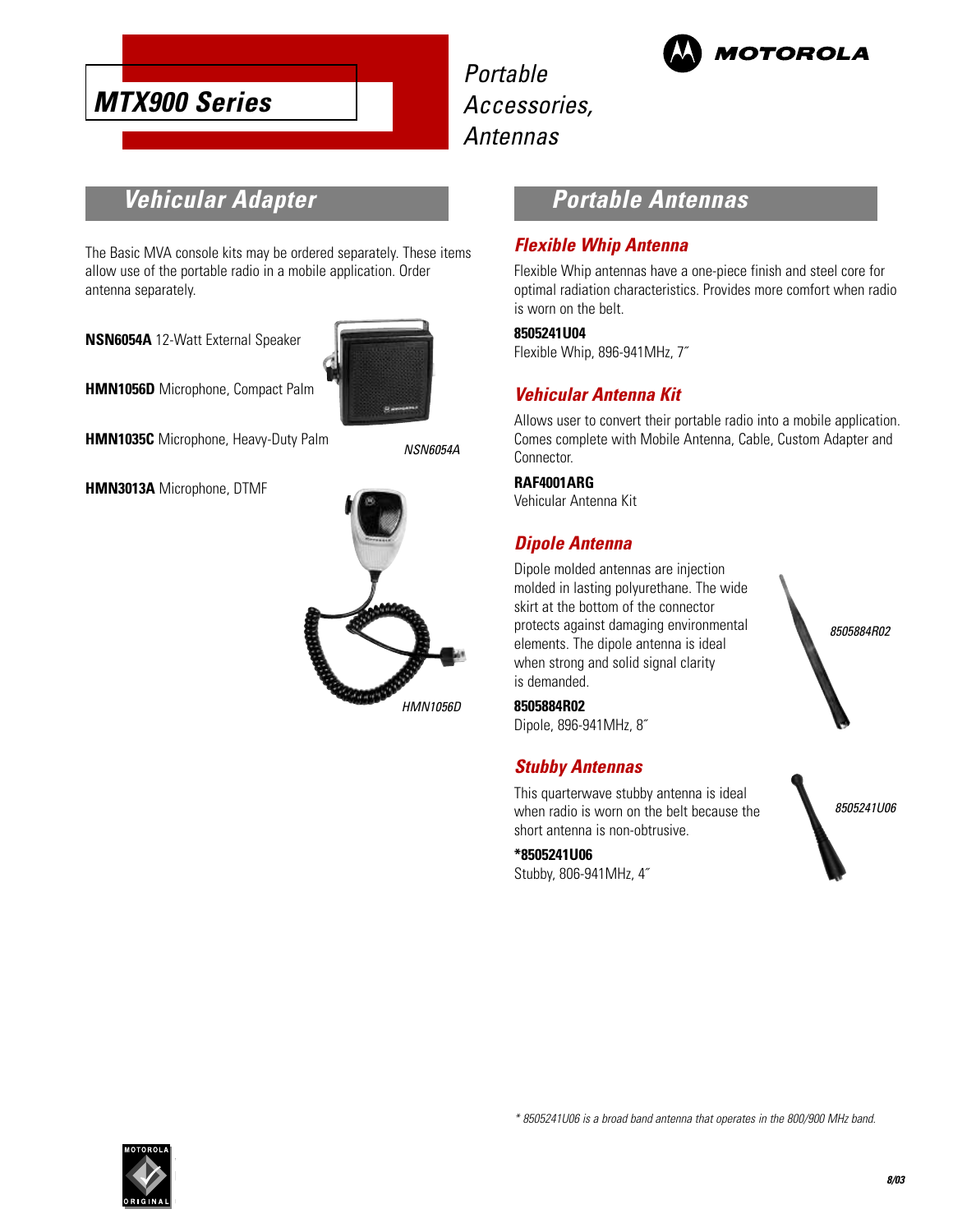



# Batteries, Service Aids

### **Portable Batteries**

#### **Nickel-Cadmium Premium**

Part Number: **NTN4823BR** Volts: 10 Avg. mAh: 550 Height: 2-7⁄16˝ Intrinsically Safe: Yes

> Part Number: **NTN5447BR** Volts: 10 Avg. mAh: 1100 Height: 3-5⁄16˝



NTN4823BR

# **Service Aids**

#### **Battery Eliminator**

The battery eliminator acts like a battery with a cable to access a DC external power supply. It is ideal to inspect transmitters and receivers on incoming radios. Reverse supply polarity protection and input fuse protection are provided.



RTL4226B

**RTL4226B** Battery Eliminator

### **Radio Interface Box**

Links radio programming cable and computer interface together. Provides required voltage shift to enable communications between

radio and computer. Requires computer interface cable, radio test and programming cable and 9 volt snap type battery (6082728J01), order separately.

**RLN4008E** Radio Interface Box



RLN4008E

#### **Computer Interface Cable**

Used to connect computer's serial adapter to Radio Interface Box.

**3080369B71** Cable, RIB to 25 pin D

**3080369B72** Cable to 9 pin D

### **Wall Mounted Power Supply**

3080369B71

Used to supply power to radio interface box, RLN40008E **0180357A57** Wall Mounted Power Supply, 110 Volts **0180358A56** Wall Mounted Power Supply, 220 Volts

Part Number: **NTN5448BR** Volts: 10 Avg. mAh: 1000 Height: 3-5/16˝ Intrinsically Safe: Yes

Intrinsically Safe: No

### **Nickel Metal Hydride Premium**

Part Number: **NTN7015A** Volts: 10 Avg. mAh: 950 Height: 2-7⁄16˝ Intrinsically Safe: No

### **Alkaline**

| Part Number: NTN4870B  |  |
|------------------------|--|
| Volts: (NA)            |  |
| Avg. mAh: 2100         |  |
| Height: 3-5/16"        |  |
| Intrinsically Safe: No |  |
|                        |  |